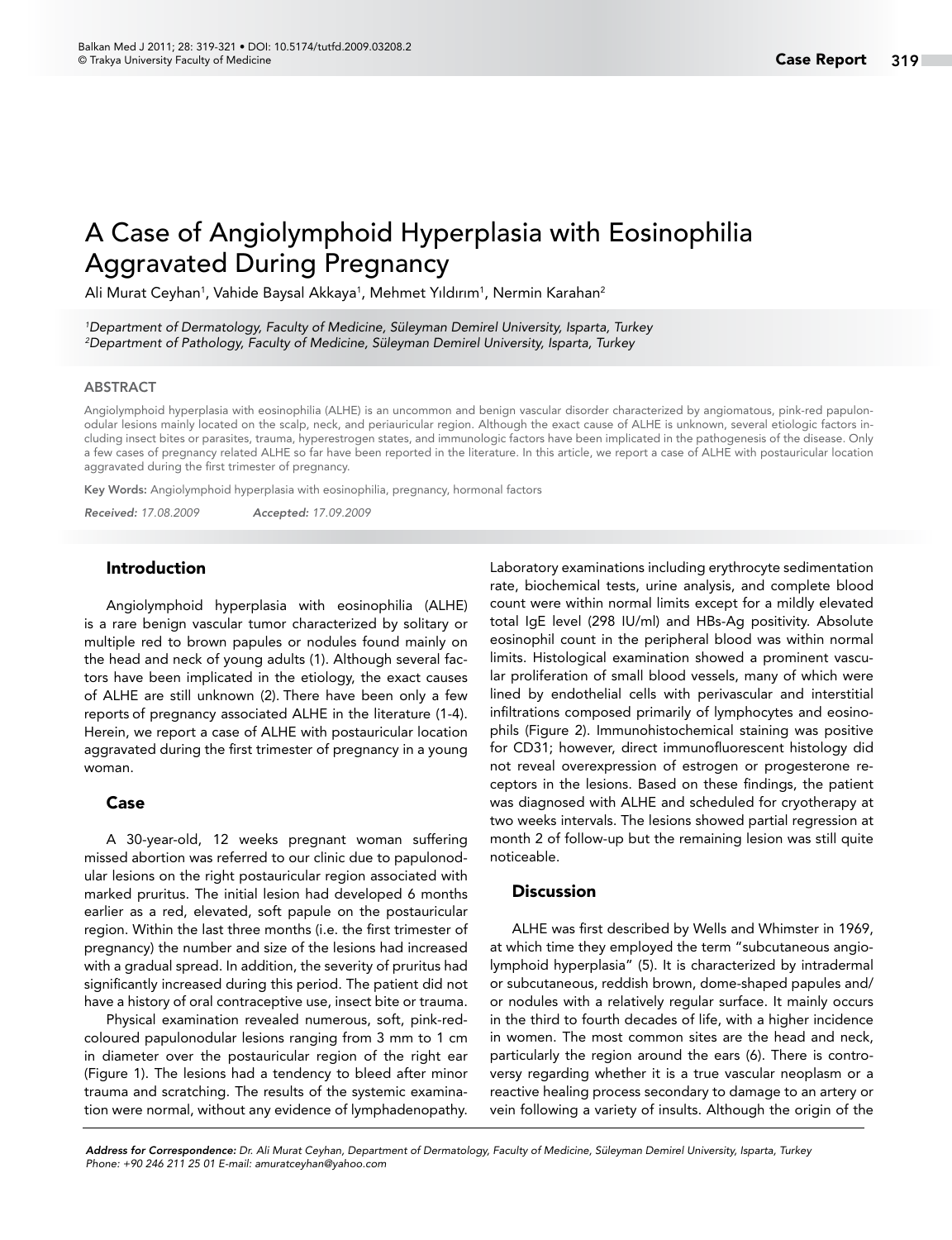

Figure 1. Numerous dome-shaped erythematous soft papules in the postauricular region of the right ear



Figure 2. Skin biopsy specimen showing prominent proliferation of small vessels with plump endothelial cells, and perivascular and interstitial infiltration of lymphocytes, histiocytes, and eosinophils (hematoxylin-eosin, original magnification X400)

disease is not exactly known, infections (HTLV or HHV8), hormonal background, trauma, and insect bites have been most commonly suggested as possible etiologic factors (3). Higher prevalence of the disease among women and occurrence of the disease in association with sex hormones are two important observations which indicate that sex hormones may play a role in the pathogenesis of ALHE (6). Pregnancy can also be regarded as a predisposing factor for increased vascular proliferation on the basis of several clinical data suggesting the favouring role of estrogen in ALHE (4). So far, few studies have reported ALHE cases associated with pregnancy (1-4). Olsen et al. reported a series of five ALHE cases associated with pregnancy in their clinicopathologic evaluation of 116 patients. In four out of these five patients, the lesions had occurred for the first time during the first trimester of pregnancy. The fifth patient had a history of multiple asymptomatic lesions for years and their sizes had increased during pregnancy (1). Hollo et al. reported a similar case with an onset of ALHE during the first trimester of the second pregnancy in a 28-yearold female patient in whom the skin lesion was negative for estrogen and progesterone receptors (3). Zarrin-Khameh et al. described a case of ALHE in a 33-year-old woman who developed an auricular nodule during the second trimester of her pregnancy. They did not show any overexpression of estrogen or progesterone receptors in the lesional skin (2). In another report of pregnancy aggravated ALHE by Moy et al., estrogen and progesterone receptor activity were found to express significant amounts in the lesional skin compared with normal skin (4). In our case, direct immunofluorescent histology did not show overexpression of estrogen or progesterone receptors in the lesional skin.

Pregnancy may also enhance the occurrence or recurrence of lobular capillary hemangioma, including pyogenic granuloma of the gingiva (7). Nichols et al. in a study of twenty-one lobular capillary hemangiomas including lesions from six pregnant patients, demonstrated that all the lesions were negative for estrogen and progesterone receptors. They suggested that estrogen hormone may play a role in the pathogenesis of lobular capillary hemangioma by indirect activity in the absence of estrogen and progesterone receptor expression, but the mechanism of their action still remains unclear (8). In our case, absence of a steroid hormone receptor does not exclude a hormonal role in the aggravation of these lesions. We suggest that elevated levels of estrogens during the first trimester of pregnancy may have an important role in aggravatingf ALHE by an indirect hormonal action.

Spontaneous regression of ALHE rarely occurs. Therefore, treatment is generally necessary. The most common therapeutic options are surgical excision and pulse dye laser. Intralesional injections of glucocorticoids, interferon alfa-2a, and cytotoxic agents, electrodesiccation and cryotherapy have also been reported as therapeutic options with variable levels of success (2, 6). Our patient was treated with cryotherapy and only partial regression was observed after 2 months. It is difficult to determine whether this minimal regression is precisely related to the termination of pregnancy. It may also be relevant to the cryotherapy effect as well as spontaneous regression.

The present case of ALHE is of particular interest because the patient's pruritic symptoms and lesions were exacerbated by pregnancy. Although triggering factors such as previous history of oral contraceptive use, trauma, insect bite or infection were not present in our case, aggravation of the disease during the first trimester of pregnancy suggests a potential role of sex hormones in the pathogenesis of ALHE. Thus, we demonstrated a possible hormonal relationship between ALHE and pregnancy, which is also similar to the findings of previous reports.

### Conflict of Interest

No conflict of interest was declared by the authors.

## References

1. Olsen TG, Helwig EB. Angiolymphoid hyperplasia with eosinophilia. A clinicopathologic study of 116 patients. J Am Acad Dermatol 1985;12:781-96. [\[CrossRef\]](http://dx.doi.org/10.1016/S0190-9622(85)70098-9)